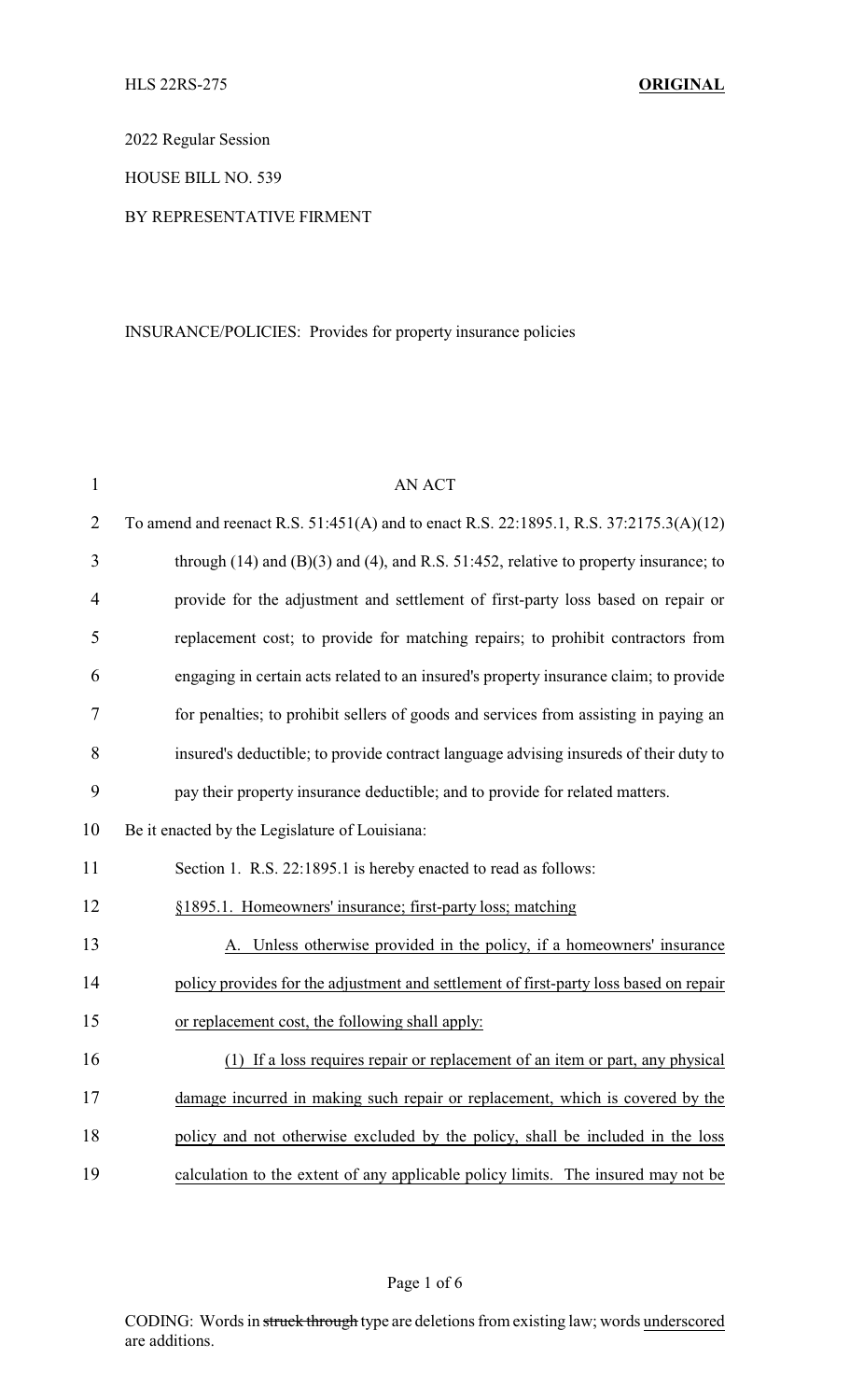| $\mathbf{1}$   | required to pay for betterment, except for the applicable deductible, unless                     |
|----------------|--------------------------------------------------------------------------------------------------|
| $\overline{2}$ | specifically excluded or limited by the policy.                                                  |
| 3              | (2) If a loss requires replacement of items and the replaced items do not                        |
| $\overline{4}$ | match in quality, color, or size, the insurer shall make reasonable replacement of               |
| 5              | items in the adjoining areas. In determining the extent necessary to replace in the              |
| 6              | adjoining areas, the insurer may consider the following:                                         |
| 7              | (a) The cost of replacing the undamaged portions of the property.                                |
| 8              | (b) The degree of uniformity that can be achieved without additional cost.                       |
| 9              | The remaining useful life of the undamaged portion.<br>(c)                                       |
| 10             | (d) Other relevant factors.                                                                      |
| 11             | B. Nothing in this Section shall be construed to make the insurer a warrantor                    |
| 12             | of the repairs made pursuant to this Section.                                                    |
| 13             | C. Nothing in this Section shall be construed to authorize or preclude                           |
| 14             | enforcement of policy provisions related to the resolution of settlement disputes.               |
| 15             | Section 2. R.S. $37:2175.3(A)(12)$ through $(14)$ and $(B)(3)$ and $(4)$ are hereby enacted      |
| 16             | to read as follows:                                                                              |
| 17             | §2175.3. Home improvement contracting; prohibited acts; violations                               |
| 18             | The following acts are prohibited by persons performing home<br>A.                               |
| 19             | improvement contracting services:                                                                |
| 20             | *<br>$\ast$<br>$\ast$                                                                            |
| 21             | Interpreting insurance policy provisions or advising an insured<br>(12)                          |
| 22             | regarding coverage or duties under the insured's property insurance policy. A                    |
| 23             | contractor shall be considered to have violated the provisions of this Paragraph if a            |
| 24             | person working on behalf of the contractor including but not limited to a                        |
| 25             | compensated employee or a nonemployee who is compensated by the contractor                       |
| 26             | violates the provisions of this Paragraph.                                                       |
| 27             | (13) Adjusting a property insurance claim on behalf of an insured, unless the                    |
| 28             | contractor holds a license as a public adjuster, pursuant to R.S. 22:1691 et seq. $\overline{A}$ |
| 29             | contractor shall be considered to have violated the provisions of this Paragraph if a            |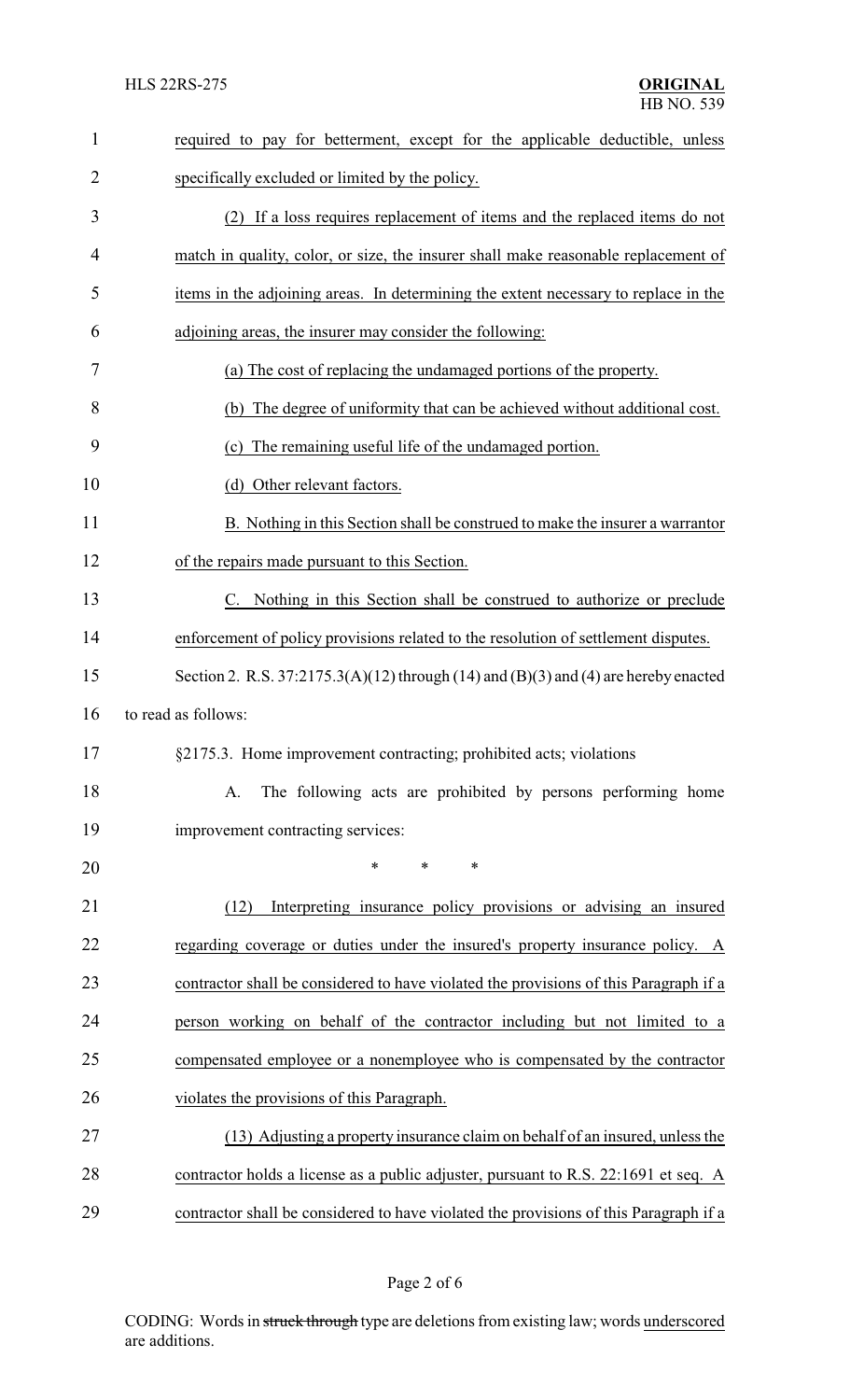| $\mathbf{1}$   | person working on behalf of the contractor including but not limited to a                |
|----------------|------------------------------------------------------------------------------------------|
| $\overline{2}$ | compensated employee or a nonemployee who is compensated by the contractor               |
| 3              | violates the provisions of this Paragraph.                                               |
| $\overline{4}$ | (14) Providing an insured with an agreement authorizing repairs without                  |
| 5              | providing a good faith estimate of the itemized and detailed costs of services and       |
| 6              | materials for repairs undertaken pursuant to a property damage claim. A contractor       |
| 7              | shall be considered to have violated the provisions of this Paragraph if a person        |
| 8              | working on behalf of the contractor including but not limited to a compensated           |
| 9              | employee or a nonemployee who is compensated by the contractor violates the              |
| 10             | provisions of this Paragraph. A contractor does not violate this Paragraph if, as a      |
| 11             | result of the insurer adjusting a claim, the actual cost of repairs differs from the     |
| 12             | initial estimate.                                                                        |
| 13             | <b>B.</b>                                                                                |
| 14             | *<br>$\ast$<br>$\ast$                                                                    |
| 15             | A licensed contractor who violates Paragraph $(A)(12)$ , $(A)(13)$ , or<br>(3)           |
| 16             | $(A)(14)$ of this Section shall be subject to disciplinary proceeding pursuant to R.S.   |
| 17             | 37:2158 and may be fined up to one thousand dollars for each violation                   |
| 18             | (4) An unlicensed contractor who violates Paragraph $(A)(12)$ , $(A)(13)$ , or           |
| 19             | $(A)(14)$ of this Section shall be subject to the penalties pursuant to R.S. 37:2160 and |
| 20             | may be fined up to one thousand dollars for each violation.                              |
| 21             | Section 3. R.S. 51:451(A) is hereby amended and reenacted and R.S. 51:452 is             |
| 22             | enacted to read as follows:                                                              |
| 23             | §451. Payments and rebates charged against insurance deductibles; sellers of goods       |
| 24             | or services prohibited                                                                   |
| 25             | A. No person selling or engaged in the sale of goods or services shall:                  |
| 26             | (1) Advertise or promise to provide goods or services. Provide goods or                  |
| 27             | services or advertise or promise to provide goods or services to an insured in a         |
| 28             | transaction in which the goods or services will be paid for by the insured from the      |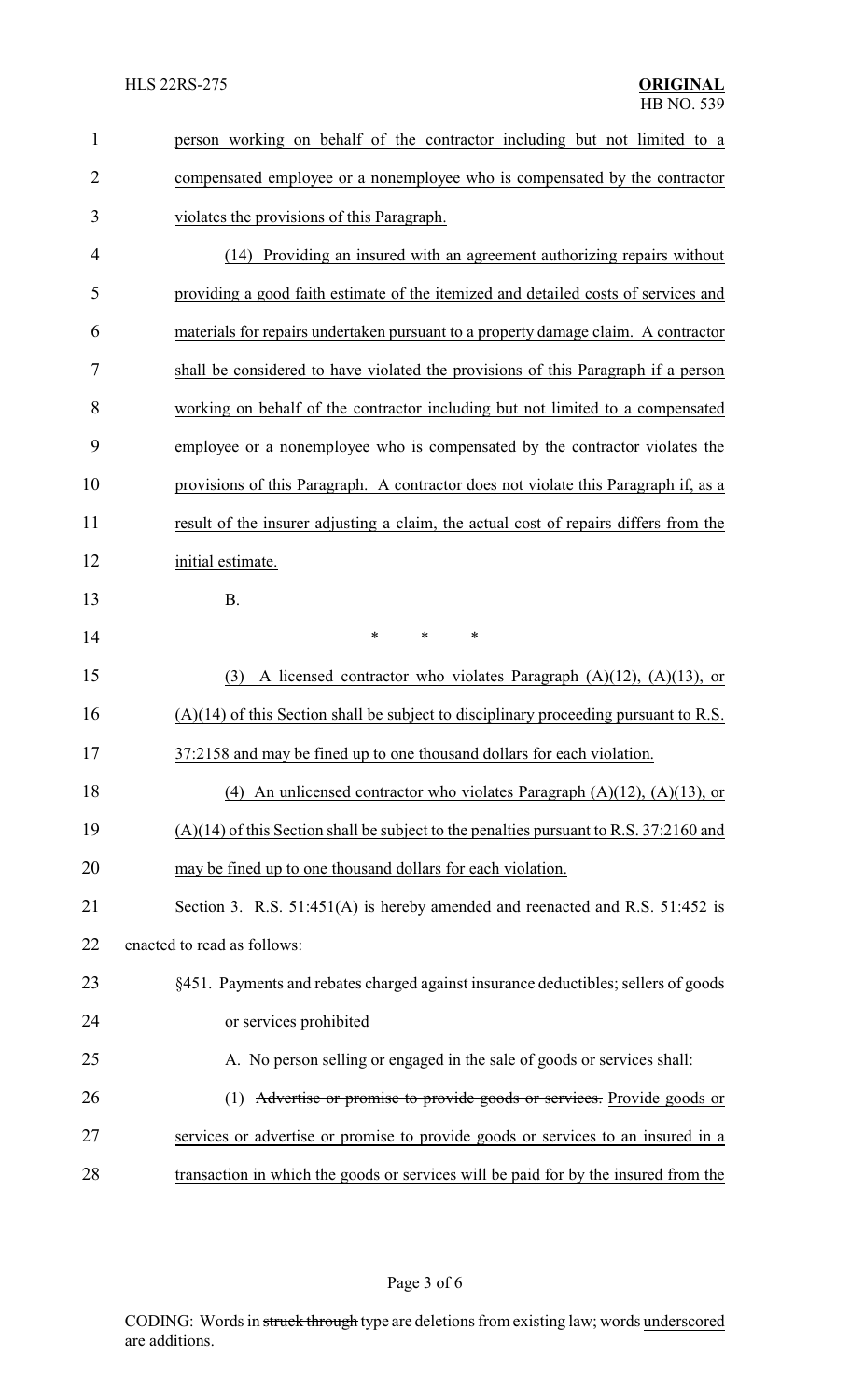| $\mathbf{1}$ | proceeds of a property insurance claim and the person selling the goods or services,     |
|--------------|------------------------------------------------------------------------------------------|
| 2            | without the insurer's consent, will do any of the following:                             |
| 3            | (a) Pay, waive, absorb, or otherwise decline to charge or collect the amount             |
| 4            | of the insured's deductible.                                                             |
| 5            | (b) Provide a rebate or credit in connection with the sale of the goods or               |
| 6            | services that will offset all or part of the amount paid by the insured as a deductible. |
| 7            | (c) In any manner, assist the insured in avoiding monetary payment of the                |
| 8            | insured's deductible.                                                                    |
| 9            | (2) Offer to pay, pay, or rebate all or part of any insurance deductible, under          |
| 10           | a property or casualty insurance policy, to a consumer as part of any arrangement for    |
| 11           | goods and services paid for by the consumer from proceeds of a property or casualty      |
| 12           | insurance policy.                                                                        |
| 13           | (3) Charge an amount, for such goods or services, that exceeds the usual and             |
| 14           | customary charge by an amount equal to or greater than all or part of the applicable     |
| 15           | insurance deductible paid.                                                               |
| 16           | *<br>*<br>∗                                                                              |
| 17           | §452. Contract paid with insurance policy proceeds; notice required                      |
| 18           | A contract to provide goods or services that is reasonably expected to be paid           |
| 19           | wholly or partly with the proceeds from a claim under a property insurance policy        |
| 20           | and has a contract price of one thousand dollars or more shall contain the following     |
| 21           | notice in at least twelve-point boldfaced type: "Louisiana law requires a person         |
| 22           | insured under a property insurance policy to pay any deductible applicable to a claim    |
| 23           | made under the policy. It is a violation of Louisiana law for a seller of goods or       |
| 24           | services who reasonably expects to be paid wholly or partly from the proceeds of a       |
| 25           | property insurance claim to knowingly allow the insured person to fail to pay, or        |
| 26           | assist in the insured person's failure to pay the applicable insurance deductible."      |

Page 4 of 6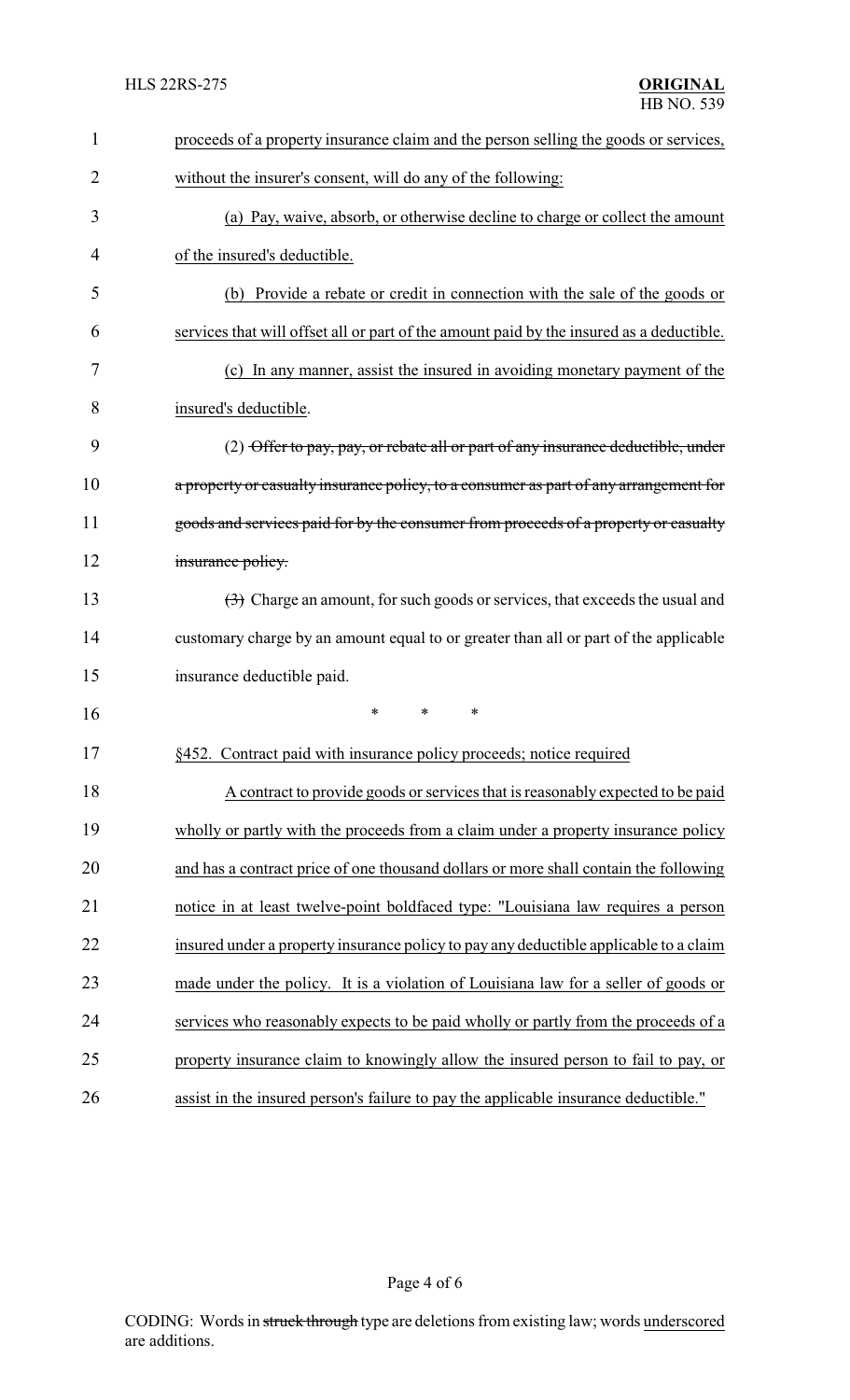## DIGEST

The digest printed below was prepared by House Legislative Services. It constitutes no part of the legislative instrument. The keyword, one-liner, abstract, and digest do not constitute part of the law or proof or indicia of legislative intent. [R.S. 1:13(B) and 24:177(E)]

| HB 539 Original<br>2022 Regular Session | Firment |
|-----------------------------------------|---------|
|-----------------------------------------|---------|

Abstract: Provides for property insurance policies.

Proposed law provides that if a loss requires repair or replacement of an item or part, any damage incurred while making the repair shall be included in the loss calculation.

Proposed law provides that if a loss requires replacement of items and the replaced items do not match in quality, color, or size, the insurer shall make reasonable replacement of items in the adjoining areas.

Proposed law provides that in determining the extent necessary to replace items in the adjoining areas the insurer may consider the cost of replacing the undamaged portions, the degree of uniformity that can be achieved without additional cost, the remaining useful life of the undamaged portion, and other relevant factors.

Proposed law does not make the insurer a warrantor of repairs, nor does proposed law authorize or preclude enforcement of policy provisions related to the resolution of settlement disputes.

Present law prohibits persons performing home improvement contracting from engaging in certain acts.

Proposed law retains present law and prohibits persons performing home improvement contracting from engaging in the following acts:

- (1) Interpreting insurance policy provisions or advising an insured regarding coverage or duties under the insured's property insurance policy.
- (2) Adjusting a property insurance claim on behalf of an insured, unless the contractor holds a public adjuster license.
- (3) Providing an insured with an agreement authorizing repairs without providing a good faith estimate of the itemized and detailed cost of services and materials for repairs undertaken pursuant to a property damage claim.

Proposed law provides that a licensed contractor that violates proposed law shall be subject to a disciplinary proceeding and may be fined up to \$1,000 for each violation.

Proposed law provides that an unlicensed contractor who violates proposed law shall be subject to the unauthorized contracting penalties found in present law and may be fined up to \$1,000 for each violation.

Present law provides that no person selling or engaging in the sale of goods or services shall advertise or promise to provide goods or services or offer to pay, pay, or rebate any part of an insurance deductible as part of an arrangement for goods and services paid for with proceeds from an insurance policy.

Proposed law repeals present law and provides that no person selling or engaging in the sale of goods orservices shall provide a good or service or advertise or promise to provide goods or services to an insured in a transaction in which the good or service will be paid for with

## Page 5 of 6